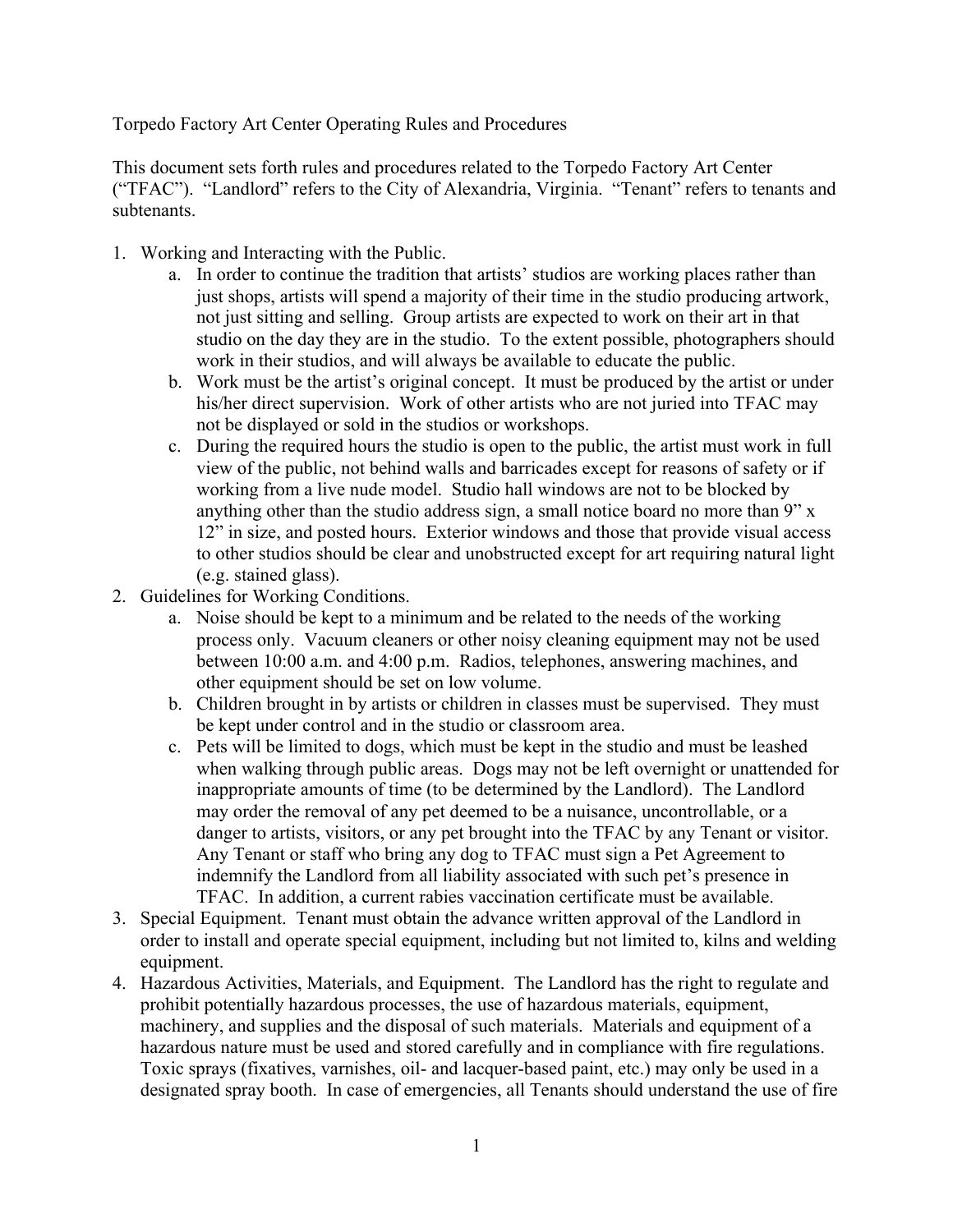extinguishers, the location of water, the location of fire pull boxes, the evacuation stair routes for their part of the building, and the location of the defibrillator. In case of accidental spillage, the Landlord must be notified immediately.

- 5. Tenant Maintenance or Construction. In accordance with the terms of its lease agreement Tenant maintenance or construction which produces heavy or toxic fumes or loud noise, may only be done when the TFAC is closed to the public, and upon consultation with the Landlord.
- 6. Use of Public Areas.
	- a. Tenants may not use public space as an extension of their leased premises for any purpose (including signs, artwork, and storage) without the written approval of the Landlord.
	- b. Use of the loading dock (for parking and/or disposal of trash) and carts must not be such to prevent their use by many people. Use of the loading dock is for loading, unloading, and trash removal. On evenings when event rentals are scheduled the loading dock accessibility by Tenants will cease at 4:30pm. In addition, the Landlord may on occasion limit access to the loading dock.
	- c. After any work is completed on the dock, the dock must be cleaned up.
	- d. Trash must be disposed on the lower level of TFAC. Glass must be wrapped or boxed. Per City Code, hazardous waste must be removed from the building and taken to a hazardous waste disposal site; this is the responsibility of the Tenant. All Tenant trash must be taken to the loading dock and not be put in hall trashcans or given to those cleaning the building. Large objects are the responsibility of the Tenant to dispose of.
	- e. Carts must be returned promptly to the loading dock.
	- f. Repair costs for damage to the loading dock, loading dock door, or carts are the responsibility of the offender.
	- g. Parking is limited to thirty (30) minutes for pick up and deliveries. Tenants must list their vehicles and studio numbers on the blackboard. A fine of \$25.00 will be charged after two (2) warnings for overtime parking.
	- h. Under no circumstances is spraying permitted in the loading dock area or anywhere other than those areas equipped with proper ventilation.
- 7. Emergency Contacts. All Tenants must designate an outside emergency contact. This individual must agree to contact the Landlord in the event that the Tenant is unable to perform his/her duties under the lease or sublease and to be contacted by the Landlord regarding the Tenant's status.
- 8. Emergency Representatives. All artists must designate another artist to serve as an emergency representative in the event that the artist becomes physically or mentally incapacitated. The emergency representative will be given a key to the studio and access to all supplies and materials. In the event that it is necessary to physically move an artist's work without his/her presence, the emergency representative will perform or supervise this activity.
- 9. Tenant Security Alarm Systems. Tenants with security alarm systems will provide alarm keys, which will be accessible to the Landlord to reset in case of false alarms.
- 10. Tenant Lock Replacement. All lock replacements, at Tenant's expense, must be coordinated with the Landlord, who must be given access to all Tenant occupied spaces.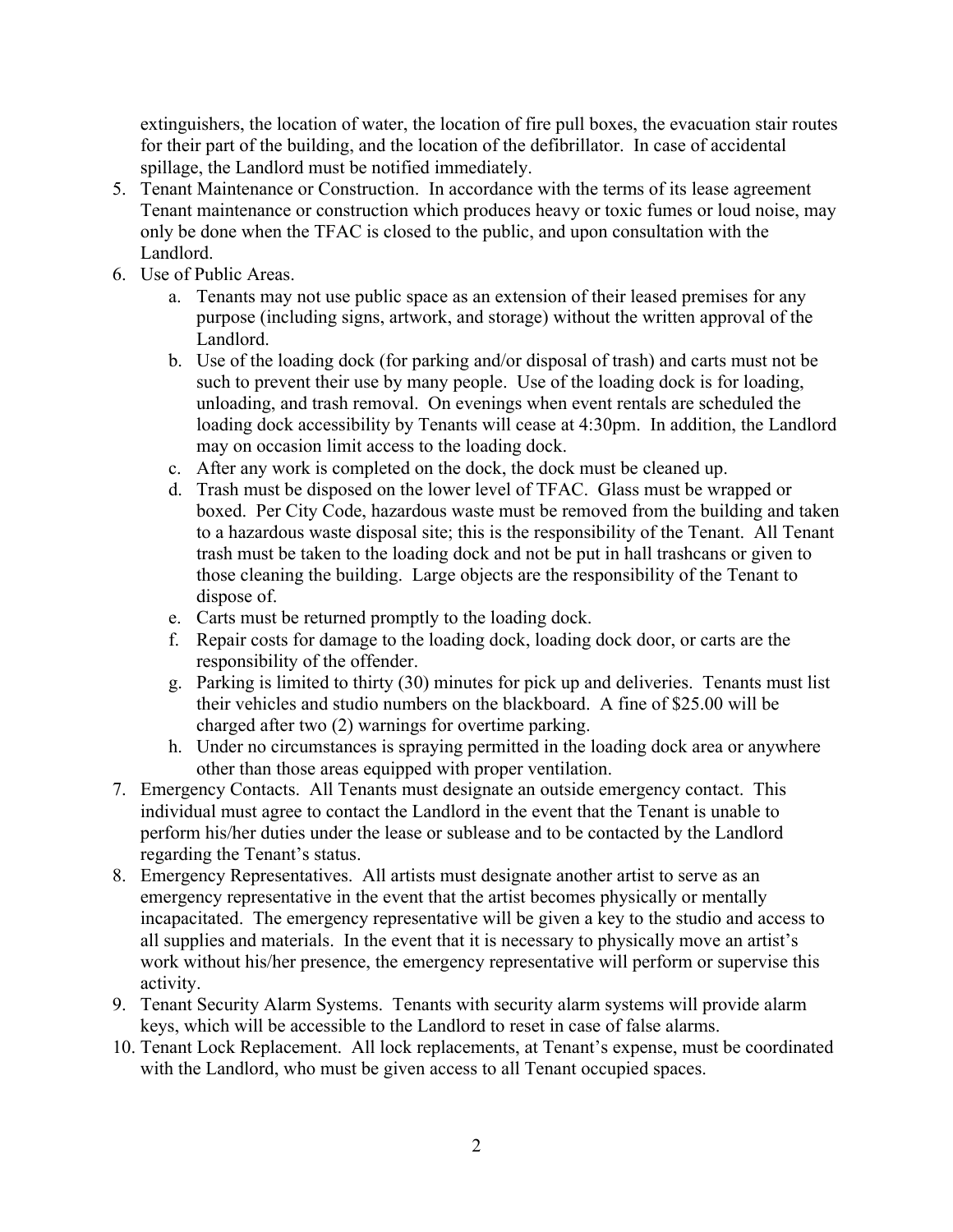## 11. Tenant Access.

- a. Tenants will have access to the public areas of TFAC between the hours of 6:00 a.m. and 1:00 a.m. on all days the TFAC is open. This access is only for Tenants, but not the general public or other invitees.
- b. Tenants must apply to the Landlord for use of the public space for meetings or other events.
- c. All Tenants may have controlled access by non-tenants outside of normal working hours, under the following conditions:
	- i. The Tenant will be responsible for meeting and escorting the invited person(s) to and from the public entrances to the leased premises. The Tenant will be solely responsible for those individuals during the entire period such person(s) is in the TFAC.
	- ii. In the case of classrooms and atelier, after-hours use must be supervised by the Tenant or its representative. The Tenant is responsible for training its representatives in building rules and procedures. Designated representatives may be staff, teachers, affiliates, or classroom monitors.
	- iii. In the event the Tenant desires to have an opening or other special function in his leased premises outside of normal working hours (that does not use public space), the Tenant will provide advance notice to the Landlord in writing and the Tenant will be responsible for any necessary building security and staff services. The Tenant will be solely responsible for those individuals during the entire period such person(s) are in the TFAC outside of normal working hours.
	- iv. No access will be permitted which might conflict with an event scheduled under the afterhours leasing schedule. The Landlord, whose decision will be final, will make decisions as to whether such access will be in conflict.
- 12. Events in the Public Space. The Landlord has the exclusive right to schedule events in the public space for groups and individuals that meet certain specific criteria and pay the rent to the Landlord. Access to the TFAC by the Tenants and public during such functions shall be controlled by the Landlord and will be subject to the event contract.
- 13. Evacuation Plan. All Tenants and staff should familiarize themselves with the Evacuation Plan and follow the instructions provided.
- 14. Clean and Safe Work Environment. It is the goal of the Landlord to provide a clean and safe work environment and it is expected that all staff and Tenants will help maintain it. Anyone discovering unsafe situations or work practices should immediately notify the Landlord so that safety problems can be identified and addressed.
- 15. Use of Torpedo Factory Art Center Name and Logo. To the extent the Landlord can control the use of the Torpedo Factory Art Center trademark, the use of the Torpedo Factory Art Center name will be managed by the Landlord. Additionally, any events or communications initiated by others desiring to use the Torpedo Factory Art Center name must be submitted to the Landlord for review and approval. The Landlord recognizes that the artist Tenants are responsible for marketing and promoting themselves as individuals. In furtherance of this recognition, the Landlord gives permission for the tenant artists to use the Torpedo Factory Art Center name and logo in the promotion of their own work according to the Guidelines for the use of the name Torpedo Factory Art Center and the "Torpedo Factory Art Center Style Guide".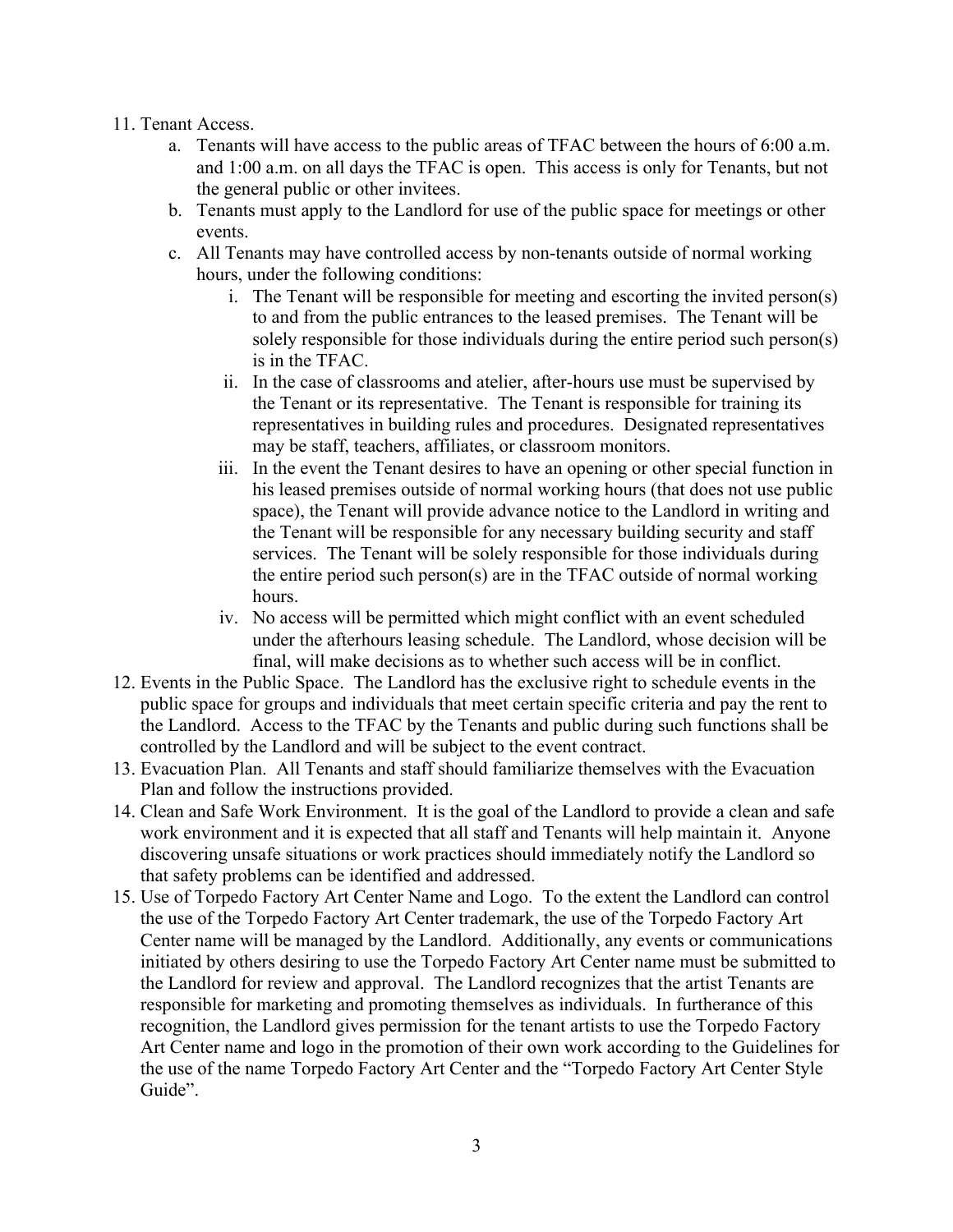- 16. Use of Images of Artists or Art. The Landlord recognizes that the visual art and artists are the property of those individuals. No use of these images will be made by the Landlord for any reason without the express permission of the artist. This permission does not extend to photographs of the TFAC that may include studios or photographs of the artists at work.
- 17. Coordination of Communications, Events, and Services.
	- a. Events. It is the intent of both the Landlord and Tenants to attract visitors to the TFAC, as such the Landlord plans, manages, coordinates, and facilitates special public events with the intent of attracting visitors to the art center and engaging them in the activities of the art center. In furtherance of this goal, the Tenants will actively work with the Landlord by encouraging artists' participation in activities and open studios.
	- b. Cleaning and Painting. Tenants must annually take part in cleaning and painting the exterior façade of the studio or gallery and the tasks of the annual Clean-up Day as requested by the Landlord.
	- c. Use of Public Areas. The management of events within the TFAC is directed by the Landlord. If any Tenants desire to use space outside of their Leased Premises, the space will be made available in accordance with the standard building rental policies.
	- d. Building Maintenance and Related Services. Building maintenance and related services will be handled by the Landlord. Requests for service and notifications of problems should be submitted in writing to the Landlord.
- 18. TFAC Days and Hours of Operation. TFAC shall be open to the public all year with the exception of the following dates: New Year's Day, Easter Sunday, the Fourth of July, Thanksgiving Day, and Christmas Day. TFAC's hours are as follows: every day except Thursdays 10:00 a.m. until 6:00 p.m. and Thursdays 10:00 a.m. until 9:00 p.m.
- 19. Hours.
	- a. To keep TFAC open and vital for visitors it is essential that studios be open.
	- b. The required hours per week for each studio are as follows:
		- i. Single artist studios must be open to the public a minimum of 1456 hours per year (this averages 28 hours per week).
		- ii. Two-artist studios must be open to the public a minimum of 1872 hours per year (this averages 36 hours per week).
		- iii. Three-artist studios must be open to the public a minimum of 2080 hours per year (this averages 40 hours per week).
		- iv. Four or more artist studios must be open to the public a minimum of 2496 hours per year (this averages 48 hours per week).
	- c. Hours must be met during the hours the TFAC is open to the public.
	- d. Artists must clearly post hours open on their doors, even if this changes day by day.
	- e. Although a studio's minimum open hours are described in terms of average hours per week, the studio may be open fewer hours during some weeks and extra hours during other weeks and still fulfill the minimum yearly hours requirement.
	- f. Regardless of how many hours have been worked ahead of time or will be made up for later, no studio may be closed for more than three consecutive weeks at a time.
	- g. In order to meet the hours requirements, subtenants may be sought.
	- h. Artists must be present in their studios in the TFAC the specified number of hours.
	- i. Artists may also use studio assistants. However, assistants do not relieve artists or studios of their hours obligations. As assistant must be conversant with all aspects of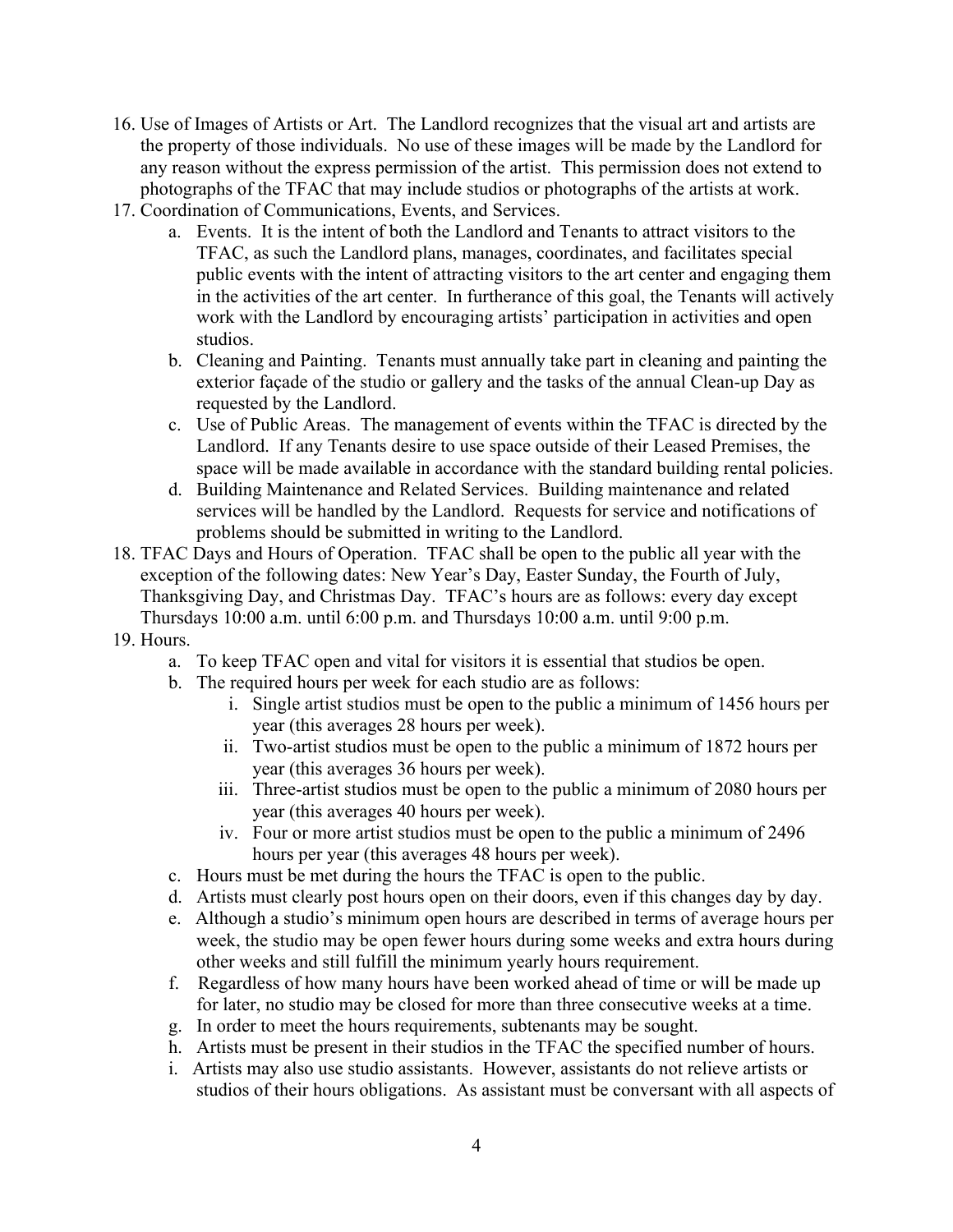the studio artists' work and be prepared to communicate with the public. An assistant may not display, promote, or sell his/her own work in the studio. j. All artists must keep accurate contemporaneous records of studio hours worked. Records must be made available to the Landlord upon request.

- 20. Lease Guidelines.
	- a. Occupants. All artists occupying studio space must be either tenants or subtenants whether rent is shared or not. (Students, apprentices, assistants, and gallery members are not occupants.)
	- b. Subleasing. In accordance with the lease agreement, the Tenant(s) (who has a lease with the Landlord) may sublease the studio in accordance with the Landlord's process and documents which includes, but is not limited to the following:
		- i. Requests for subleases must be submitted in writing to the Landlord. Such requests must be made by all signatories to the lease.
		- ii. An artist may not sublease for more than a total of four months in a calendar year except during a leave of absence (as described herein).
		- iii. Subleases may only be entered into with juried artists on the wait list.
		- iv. Subleases will only be permitted using the sublease document provided by the Landlord.
		- v. A sublease can only be entered into upon the written approval of the Landlord, which requires the Landlord's review of the sublease.
		- vi. The sublease will have as an attachment a document listing the rent charged, amount and location of display area and workspace available to the subtenant, and the number of hours to be kept by the subtenant. This shall be provided to the Landlord prior to the approval of the sublease. Rent charged to the subtenant is not to exceed rent paid by the artist for the entire studio. When applicable, other expenses of the studio will be agreed upon be all parties in writing.
		- vii. In case of hardship or unusual circumstances, appeal may be made to the Landlord.
	- c. Leave of Absence for One Year.
		- i. When an artist wishes to take a leave of absence for up to one year for study or other valid reason, he/she must submit a written request to the Landlord.
		- ii. During the term of the lease, only one leave of absence is permitted.
		- iii. The tenant remains responsible for the studio rent as specified in the lease.
		- iv. The artist may sublease the studio.
		- v. Co-tenants may decline to sublease but must then pay the full rent.
		- vi. If there is no sublease, the artist on leave is not counted when calculating the minimum number of hours the studio must be open.
	- d. Multi-artist lease. If a co-tenant desires to terminate his/her lease, the remaining cotenants may seek the Landlord's permission to:
		- i. Enter into a new lease to add a juried artist from the wait list to the studio for the remainder of the 36 month term of the original lease by submitting a written request to the Landlord or
		- ii. Sublease in accordance with the lease and the Landlord's requirements as set forth herein.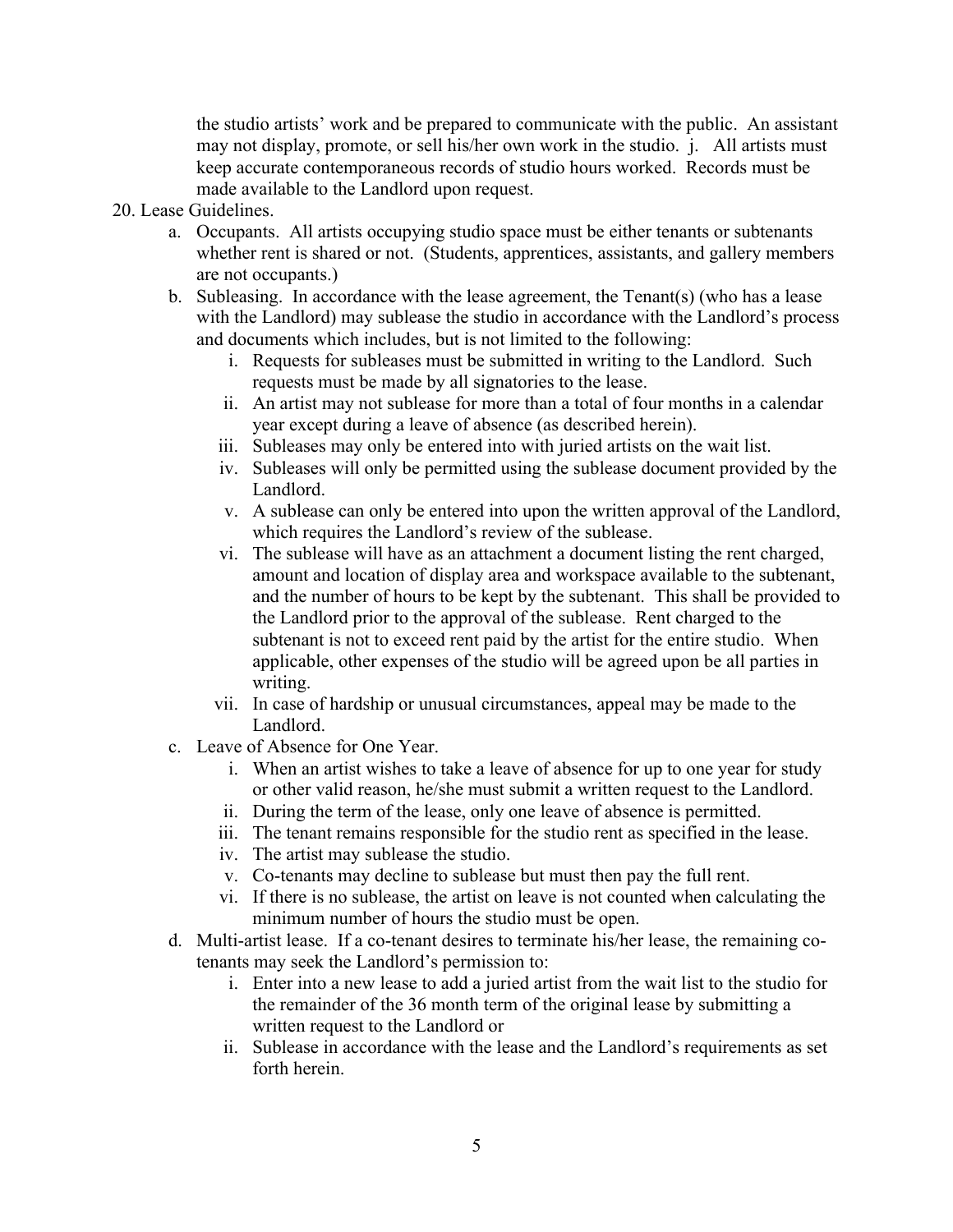- e. Studio Vacancies. Landlord will establish guidelines in consultation with artists when a space becomes vacant.
- 21. Guidelines for Workshops.
	- a. A workshop is a studio containing equipment and facilities shared equally by a group of at least five artists dedicated to the purpose of creating work in, and advancing knowledge of, a specific medium.
	- b. Each member of the workshop shall be considered a signatory to the lease and subject to all conditions therein.
	- c. The studio must be of a size to permit the majority of members to work at one time. Space and major equipment must be shared equally.
	- d. Workshops may present membership candidates to the Landlord for approval if the candidate has first met with the approval of all workshop members. If approved, candidates become workshop members. However, candidates gaining membership via this process may not lease or sublease in other studios without being a juried artist.
	- e. Additional members may be drawn from the juried list. If there are no appropriate artists on the waiting list in the workshop's medium, one juried artist from another medium may join the workshop.
	- f. Costs of the studio, including rent, must be paid by equal assessment or out of commissions and sales established for this purpose.
	- g. The workshop must be open at least 40 hours a week during public hours. An effort should be made to be open at all the hours of the TFAC. Each member of the workshop is required to meet the individual artist's minimum hours as set forth herein.
	- h. Any group considering themselves a workshop or intending to become one under these guidelines must have their workshop approved in writing by the Landlord.
- 22. Guidelines for Galleries.
	- a. The purpose of a gallery is to present to the public juried work by a broad spectrum of artists which meets the highest standards of aesthetic excellence and craftsmanship, and to provide many artists the opportunity to participate in regularly scheduled juried shows.
	- b. The organization and jurying of shows will be such as to ensure the highest quality:
		- i. All shows will be juried. There will be a minimum of 10 shows per year. A minimum of 5 shows per year will be juried be a qualified juror from outside the TFAC. The gallery may appoint a member to work in conjunction with the juror. Shows shall be selected in accordance with the criteria established by the gallery and approved in writing by the Landlord.
		- ii. Work exhibited will follow criteria for original work as stated herein, excepting the requirement that members' work be created on the premises.
		- iii. The galleries will make every effort to present varied shows of high quality. Only work juried for the current show may be exhibited.
	- c. The gallery will fulfill an educational role by providing information to the public on the relevant media.
	- d. The gallery will be open to the public during normal TFAC hours (a minimum of 50 hours per week) and will be open every day that the TFAC is open. The gallery will be staffed by a gallery member or staff person familiar with the medium.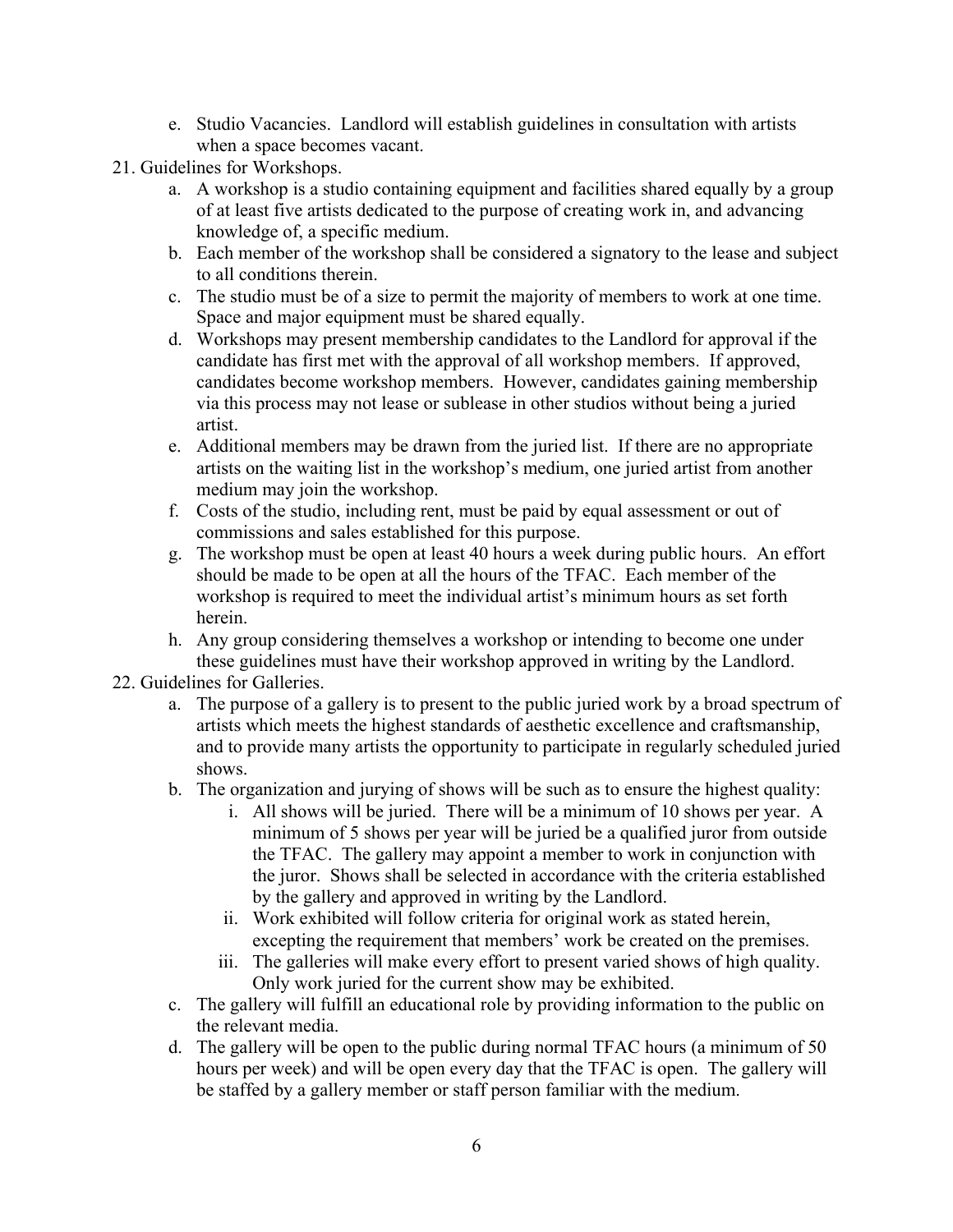e. The gallery representative will keep the Landlord informed of gallery activities. 23. Standards and Practices for Fine Arts and Fine Crafts. To further implement these rules, the following standards and practices have been established with particular regard given to quality and craftsmanship.

- a. Originality.
	- i. Work must be the artist's original concept. It must be produced by the artist or under his/her direct supervision.
	- ii. Commercially made supplies and parts that are not incorporated into the artist's work must not be exhibited or sold separately (e.g. uncut stained glass, jewelry chains, commercially produced beads and findings, among others).
	- iii. Commercial supplies and parts must be only a minor element of the finished piece so that it will show the hand of the artist.
	- iv. Framing or repairs of work other than the artist's own work is not permitted at TFAC.
	- v. Original work is that which is conceived and executed by the artist. Only limited assistance is acceptable in the execution of the work.
	- vi. Emphasis of artist's work should be on one-of-a-kind pieces or responsibly sized (in numbers) editions.
	- vii. Any artist using technology that yields multiples, in any step in their process, must provide information about the process to visitors or purchasers.
	- viii. The term "Original Print" is reserved for hand-pulled prints from a physical matrix.
	- ix. No commercially produced article will be displayed with or as original art unless it functions as a minor part of the original final work. (Examples of supporting parts: frames, sculpture bases, jewelers' findings, beads, etc.)
	- x. Kits are not to be sold in studios.
	- xi. Artists may sell commercially produced cards.
	- xii. The only books and catalogs that an artist may sell in his/her studio are those in which the artist is represented.
	- xiii. Artists shall have the freedom to grow aesthetically but must adhere to the standards and practices for the medium in which they are working.
	- xiv. Artists using purchased components must present a finished piece in which the focus is on his/her own design rather that the purchased components.
	- xv. Information will be available in each studio to identify and explain the methods and materials used in creating the work.
- b. Medium-Specific Standards and Practices.
	- i. Art Glass stained glass, etched/engraved glass, fused glass, flamework, cast glass, enameling
		- 1. No commercial patterns or kits allows.
		- 2. No imitation stained glass, such as plastic overlay, is allowed.
		- 3. Multiples of design are acceptable.
		- 4. Containers that are not food-safe will also be labeled.
	- ii. Ceramics
		- 1. Original; and subsequent castings.
		- 2. Food containers must be food-safe. Containers that are not food-safe must be clearly labeled.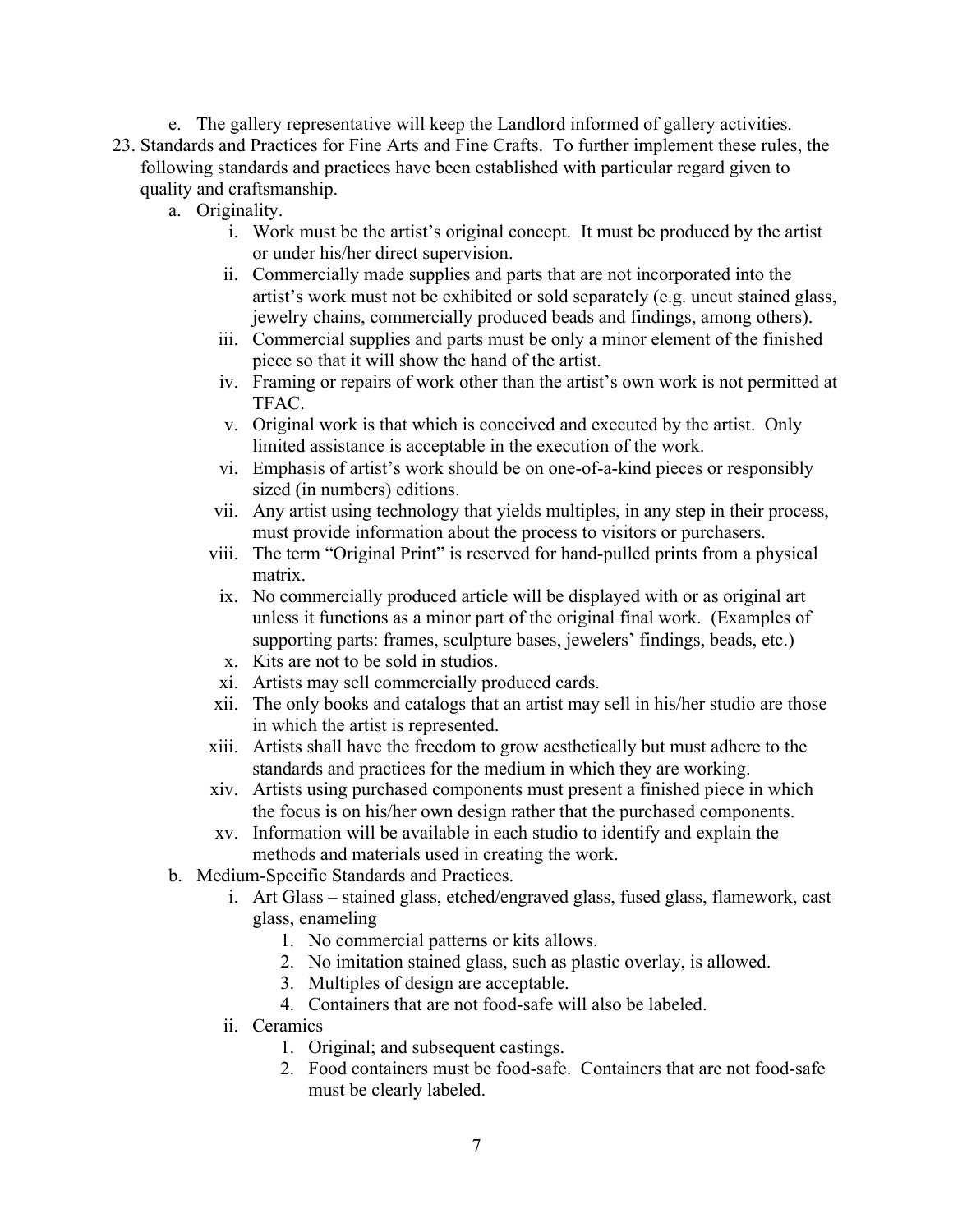- iii. Engraving
	- 1. Only hand engraving is acceptable.
- iv. Fibers
	- 1. Emphasis should be on one-of-a-kind pieces and not production work.
	- 2. No direct use of commercial patterns or kits.
- v. Jewelry
	- 1. The concept and the hand of the artist must be the focus of all of the work.
	- 2. Original; and production pieces.
	- 3. A jewelry piece should not be just the sum of its parts, but must become an original concept.
	- 4. Purchased components that evidence significant artistic involvement, i.e., carved stones, strung beads or other materials, can only be used as a minor contributing part, both in visual volume or concept of a finished art work.
- vi. Musical Instruments
	- 1. Majority of work done in the studio should constitute making of new instruments.
- vii. Painting, Drawing, Collage, Mixed Media
	- 1. Original, and subsequent reproductions. Any reproductions must be accurately labeled as reproductions.
- viii. Photography and Digital Art
	- 1. Photographic prints for display and sale in the studio must be either
		- a. Produced entirely by the artist or
		- b. Produced by a printer-craftsman (either commercially or custom) following the specific instructions of the artist as so indicated. Photographers who do not print their own work must so indicate.
	- ix. Printmaking
		- 1. Original, and subsequent reproductions.
		- 2. Original prints are limited works in which the matrix (plate, stone, block, film, positive, stencil, computer image, etc.) is conceived and executed by the artist. The Edition must be produced by the artist or under his/her supervision.
		- 3. If a print is produced in its entirety by the artist, the abbreviation "imp." (Impressit) may be placed after the artist's signature to so indicate.
		- 4. In the case of artist collaboration within TFAC, each artist should sign the print.
	- x. Sculpture.
		- 1. Original; and subsequent castings. Sculpture may be cast outside TFAC if the materials used in casting cannot safely or realistically be used inside TFAC by the artist (e.g. metals, resins).
		- 2. Every sculpture will be durable, safe, and well crafted.
- 24. Communication. The success of the TFAC is based upon a collaborative relationship between the Landlord and Tenants. Therefore, to encourage open communication the